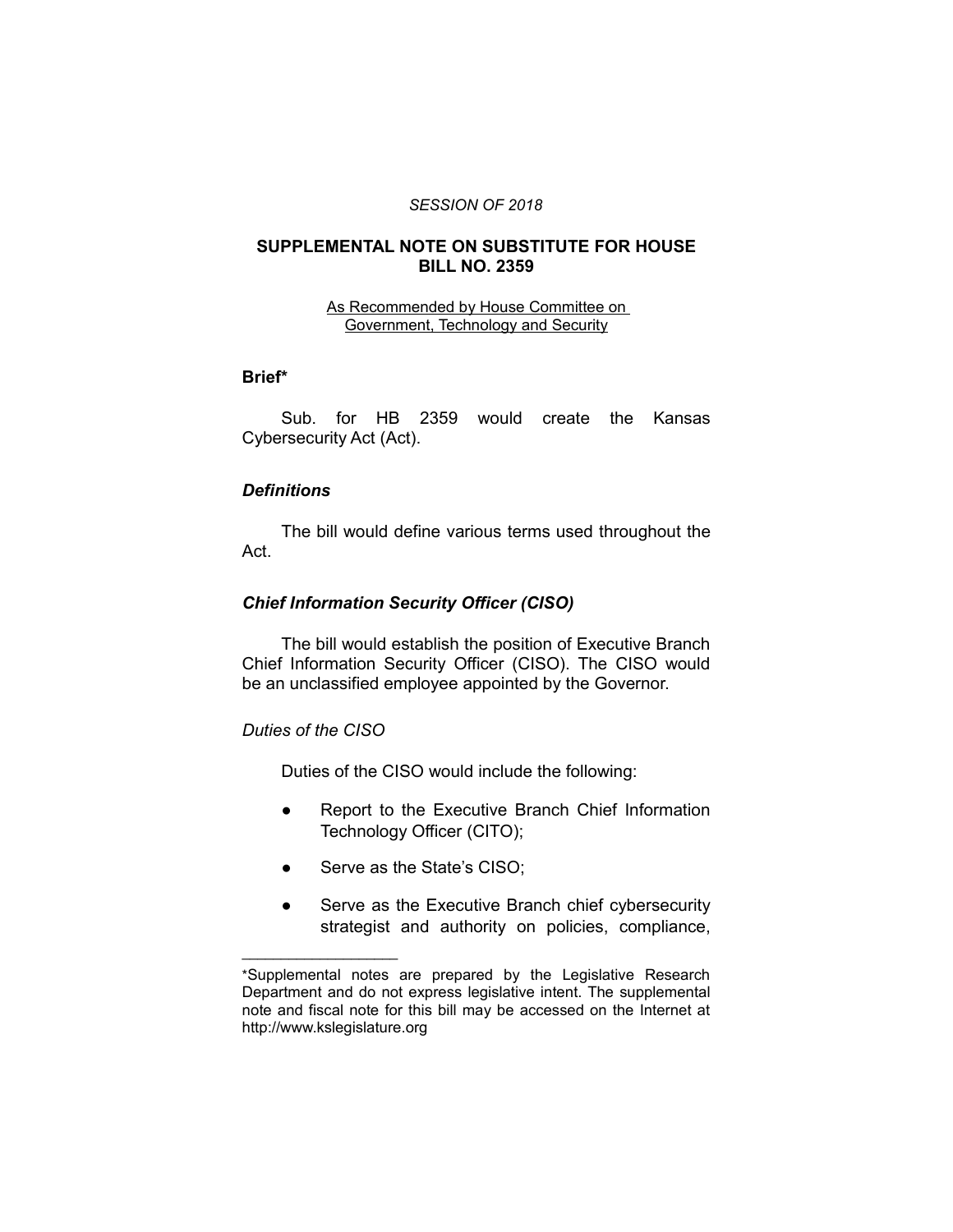procedures, guidance, and technologies impacting Executive Branch cybersecurity programs;

- Ensure resources assigned or provided to Executive Branch agencies are in compliance with applicable laws, rules, and regulations;
- Coordinate cybersecurity efforts among Executive Branch agencies;
- Provide guidance to Executive Branch agencies when compromise of personal information or computer resources has occurred or is likely to occur as the result of an identified high-risk vulnerability or threat; and
- Perform such other functions and duties as provided by law and as directed by the Executive Branch CITO.

## *Kansas Information Security Office (KISO)*

The bill would establish the Kansas Information Security Office (KISO) to effect the provisions of the Act. For budgeting purposes, KISO would be a separate agency from the Department of Administration.

Under the direction of the CISO, the KISO would perform the following functions:

- Administer the Act:
- Assist the Executive Branch in developing, implementing, and monitoring strategic and comprehensive information security (IS) riskmanagement programs;
- Facilitate Executive Branch IS governance, including the consistent application of IS programs, plans, and procedures;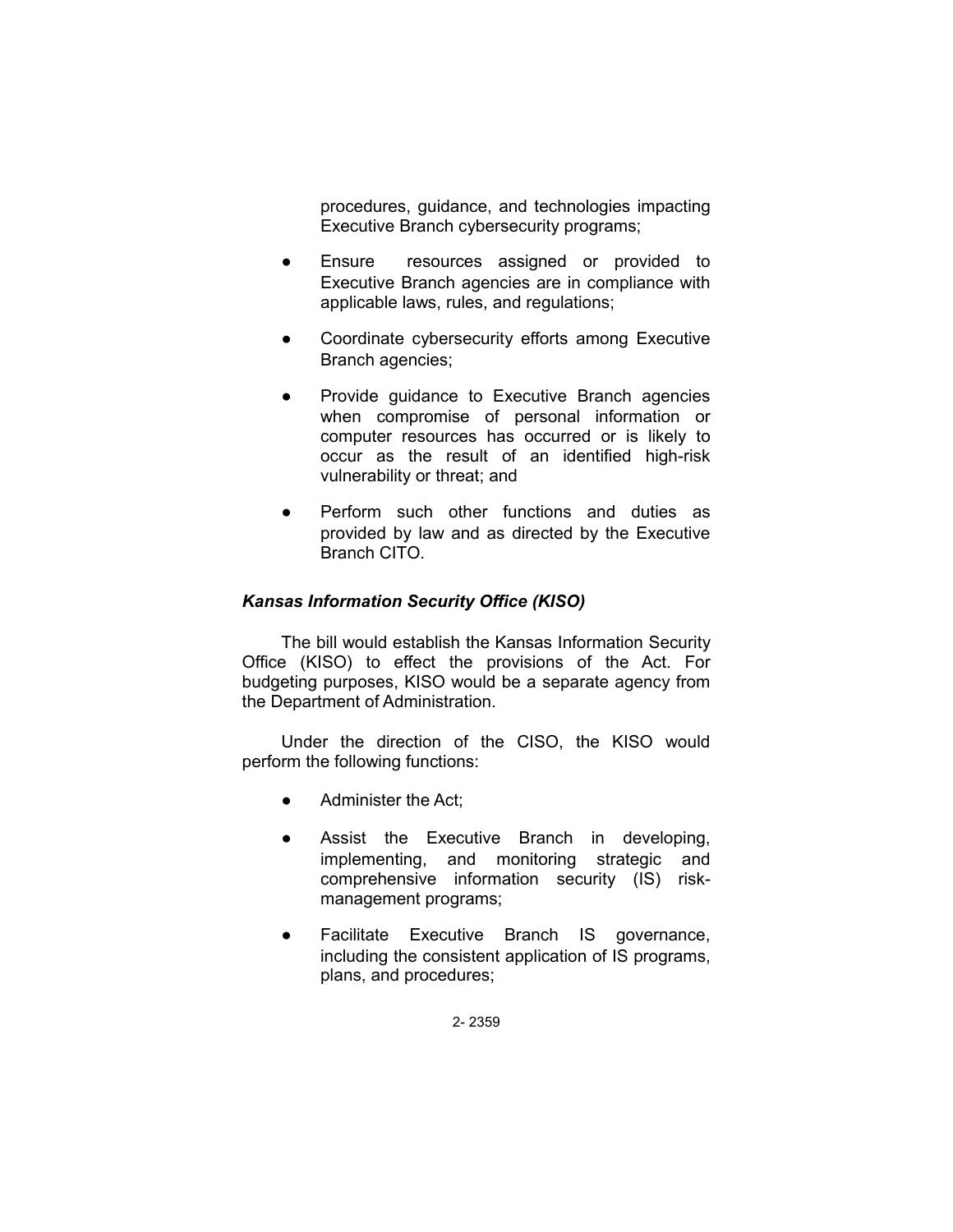- Create and manage a unified and flexible framework to integrate and normalize requirements resulting from state and federal laws, rules, and regulations using standards adopted by the Information Technology Executive Council (ITEC);
- Facilitate a metrics, logging, and reporting framework to measure the efficiency and effectiveness of the state IS programs;
- Provide the Executive Branch with strategic risk guidance for Information Technology (IT) projects, including the evaluation and recommendation of technical controls;
- Assist in the development of Executive Branch agency cybersecurity programs that are in compliance with relevant laws, rules, regulations, and standards adopted by ITEC;
- Coordinate the use of external resources involved in IS programs, including, but not limited to, interviewing and negotiating contracts and fees;
- Liaise with external agencies, such as law enforcement and other advisory bodies as necessary, to ensure a strong security posture;
- Assist in the development of plans and procedures to manage and recover business-critical services in the event of a cyberattack or other disaster;
- Assist Executive Branch agencies to create a framework for roles and responsibilities relating to information ownership, classification, accountability, and protection;
- Ensure a cybersecurity training program is provided to Executive Branch agencies;
- Provide cybersecurity threat briefings to ITEC;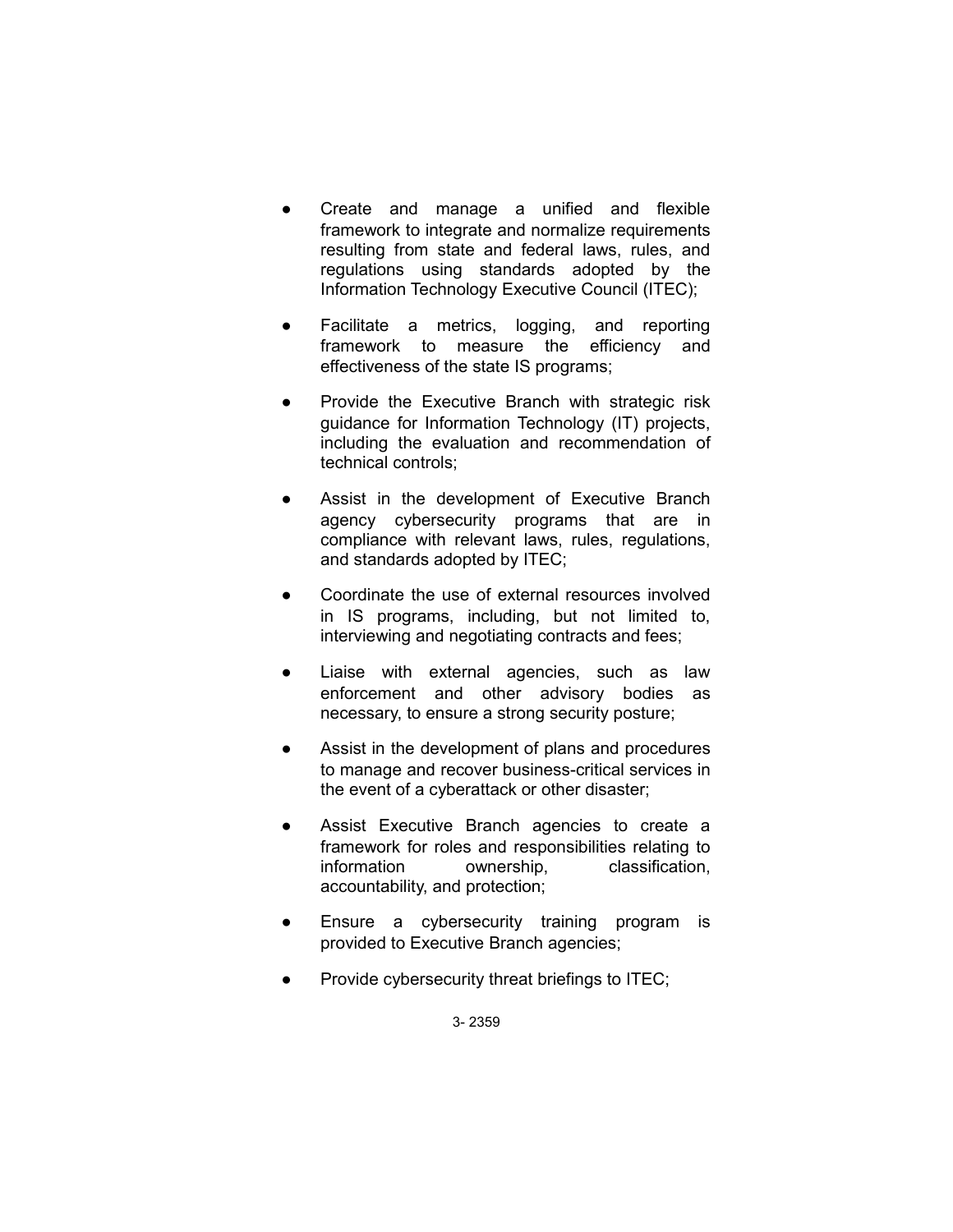- Provide an annual status report of Executive Branch cybersecurity programs to the Joint Committee on Information Technology and the House Committee on Government, Technology and Security; and
- Perform such other functions and duties as provided by law and as directed by the CISO.

# *Duties of Executive Branch Agency Heads*

The Act would direct Executive Branch agency heads to do the following:

- Be solely responsible for security of all data and IT resources under such agency's purview, irrespective of the location of the data or resources (locations of data may include agency sites, agency real property, infrastructure in state data centers, third-party locations, and in transit between locations);
- Ensure an agency-wide IS program is in place;
- Designate an IS officer to administer the agency's IS program that reports directly to executive leadership;
- Participate in CISO-sponsored statewide cybersecurity program initiatives and services;
- Implement policies and standards to ensure all the agency's data and IT resources are maintained in compliance with applicable state and federal laws, rules, and regulations;
- Implement appropriate cost-effective safeguards to reduce, eliminate, or recover from identified threats to data and IT resources;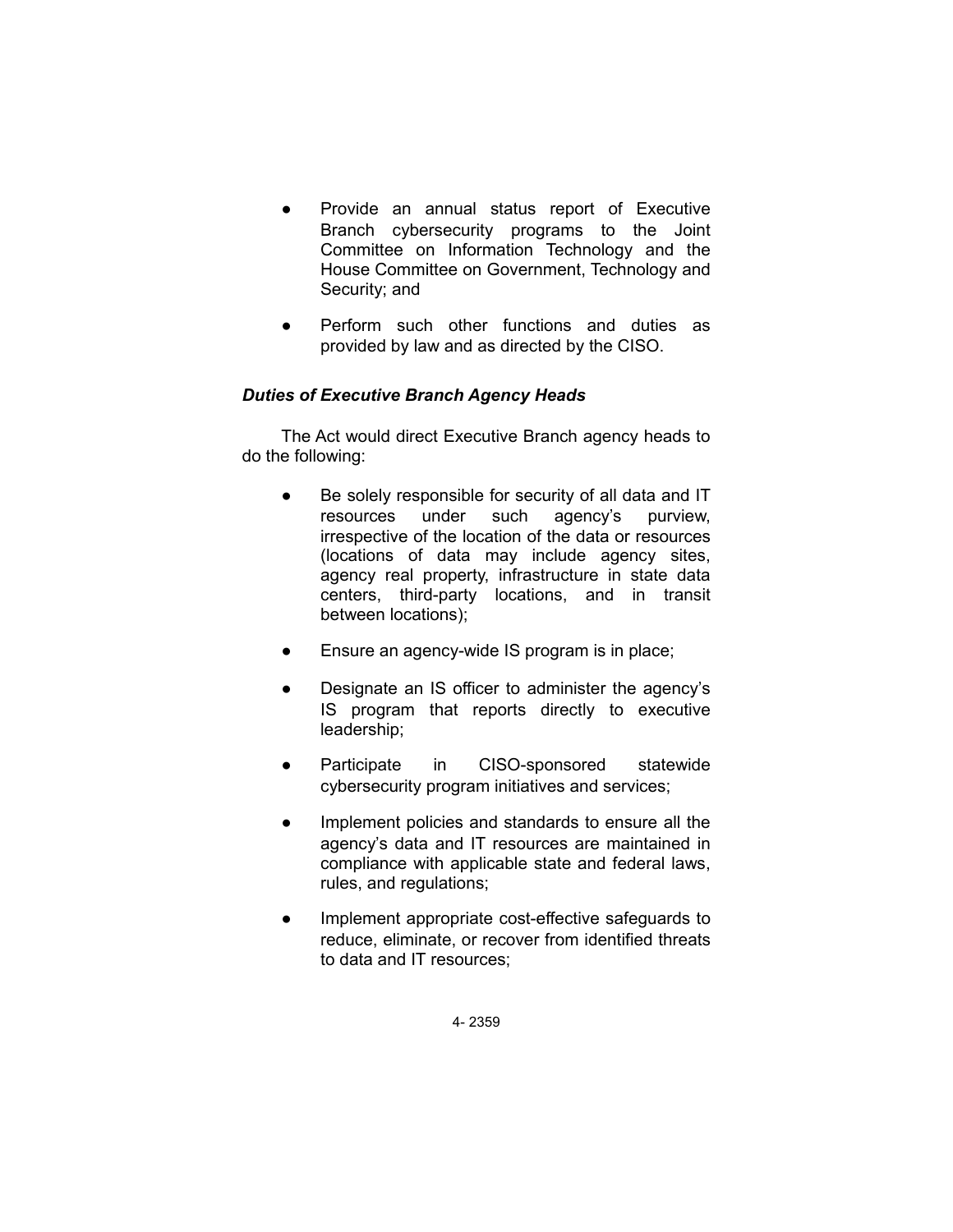- Include all appropriate cybersecurity requirements in the agency's request for proposal specifications for procuring data and IT systems and services;
- Submit a cybersecurity assessment report to the CISO by October 16 of each even-numbered year, including an executive summary of the findings, that assesses the extent to which of the agency's systems and devices specified in the Act are vulnerable to unauthorized access or harm and the extent to which electronically stored information is vulnerable to alteration, damage, erasure, or inappropriate use;
- Ensure the agency conducts annual internal assessments of its security programs. Such assessment results would be confidential and would not be subject to discovery or release to any person or agency outside of the KISO or CISO until July 1, 2023, unless the provision is reviewed and reenacted by the Legislature prior to that date;
- Prepare a summary of the cybersecurity assessment report, which would exclude information that might put data or information resources of the agency or its contractors at risks, to be made available to the public upon request;
- Participate in annual agency leadership training, which serves to ensure understanding of:
	- Information and information systems that support the operations and assets of the agency;
	- Potential impact of common types of cyberattacks and data breaches on the entity's operations and assets, and how such attacks could impact the operations and assets of other governmental entities on the state network;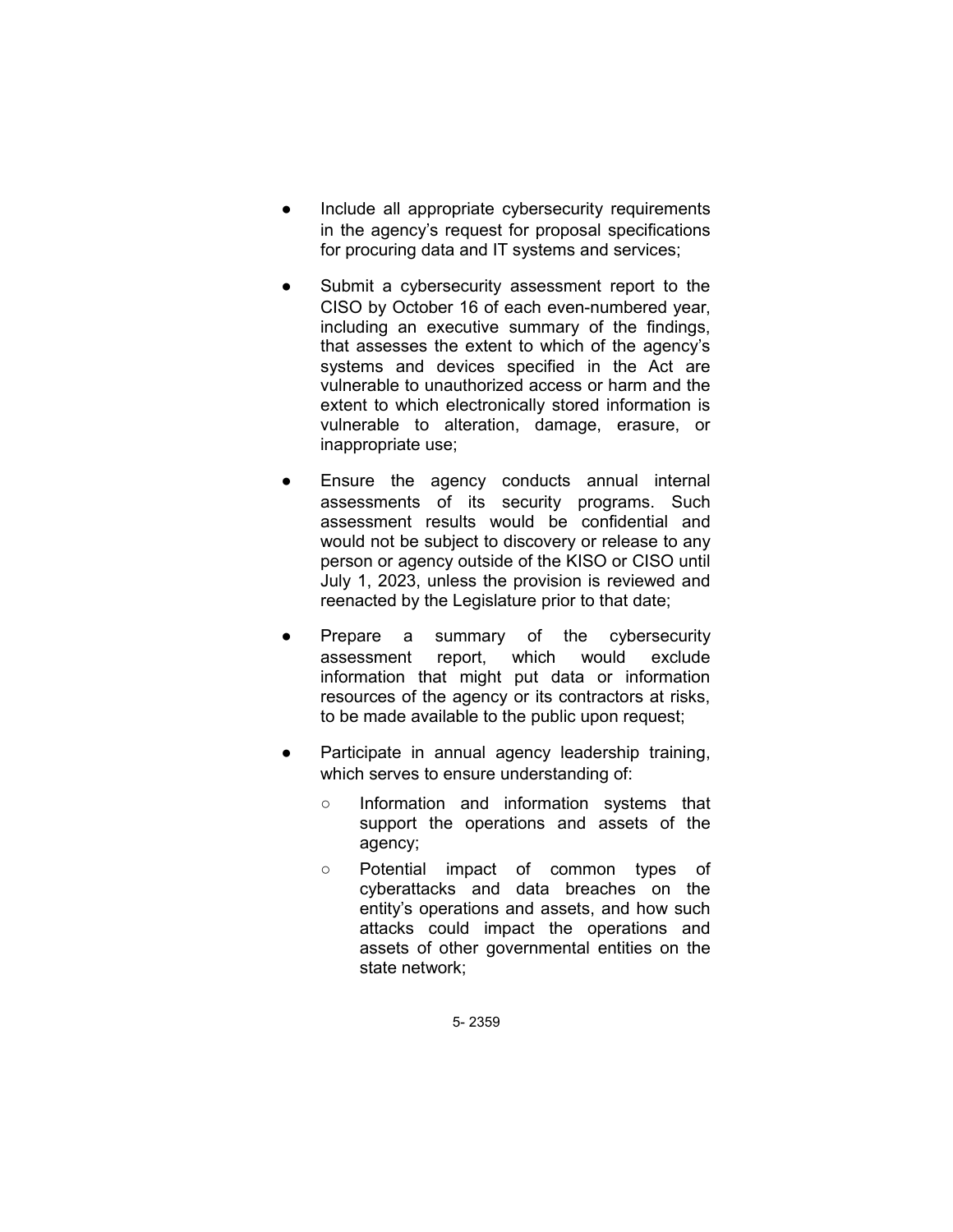- How cyberattacks and data breaches occur;
- Steps to be undertaken by the executive director or agency head and agency employees to protect their information and information systems; and
- Annual reporting requirements of the executive director or agency head; and
- Ensure, if an agency owns, licenses, or maintains computerized data that includes personal information, confidential information, or information that is regulated by law regarding its disclosure, it shall, in the event of a breach or suspected breach of system security or an unauthorized exposure of that information, comply with the notification requirements as set by statute and federal law and rules and regulations to the same extent as a person who conducts business in the state of Kansas. The entity head would be required to notify the CISO and the Secretary of State (only if the breach involves election data) no later than 48 hours after the discovery of the breach or unauthorized exposure.

#### *Protection of Confidential and Personal Information*

The bill would allow an executive director or agency head, with input from the CISO, to require employees or contractors whose duties include collection, maintenance, or access to personal information to be fingerprinted and to submit to a state and national criminal history record check at least every five years. The bill would allow the information obtained from the background check to be used for purposes of verifying the person in question's identity and fitness to work in a position with access to personal information. Local and state law enforcement would assist with fingerprinting and background checks pursuant to the Act, and would be allowed to charge a fee as reimbursement for expenses incurred.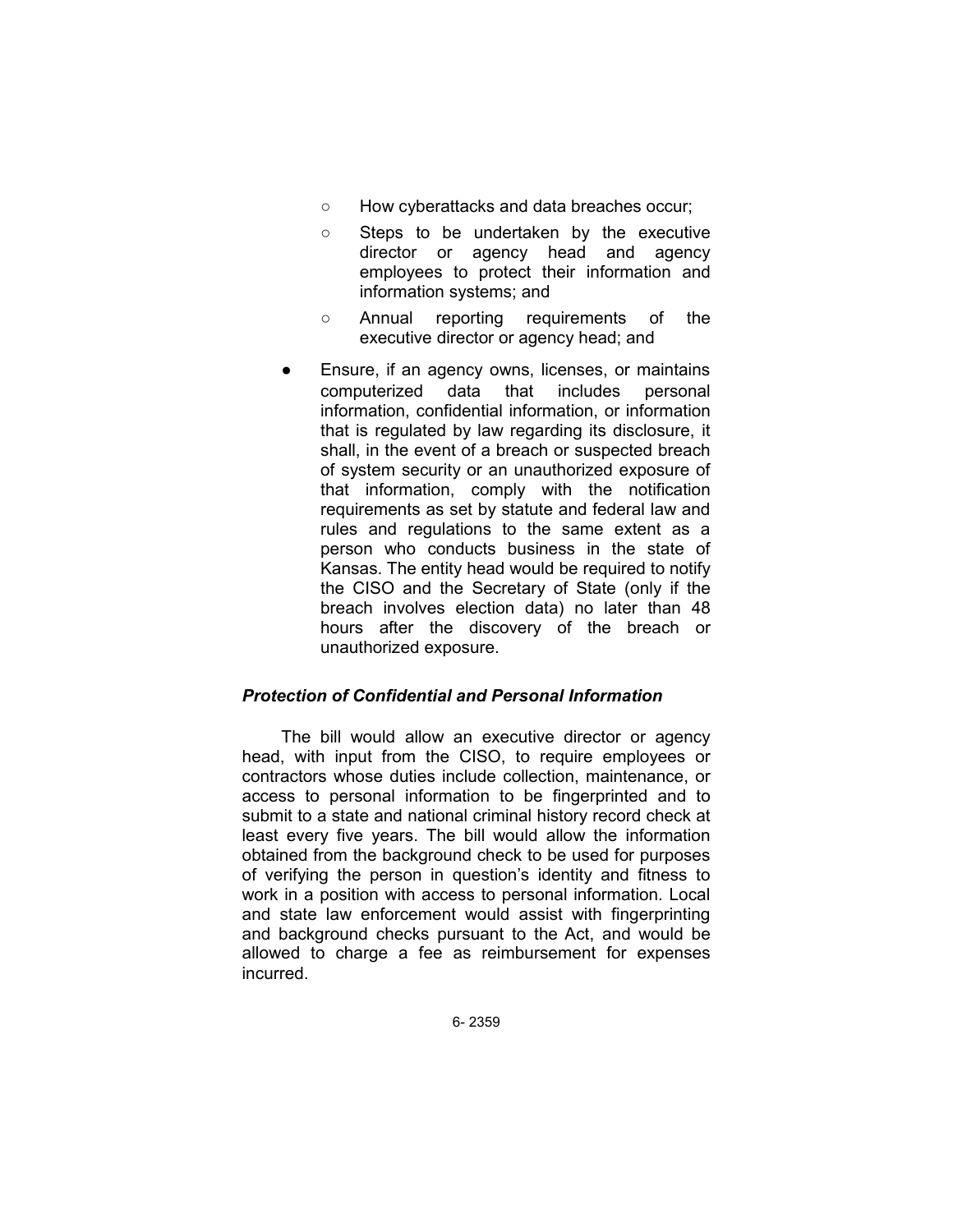Any information collected pursuant to the Act (including system information logs, vulnerability reports, risk assessment reports, system security plans, detailed system design plans, network or system diagrams, and audit reports) would be considered confidential by the Executive Branch agency and KISO unless all information has been redacted which would specifically identify a target, vulnerability, or weakness that would place the organization at risk. The provisions of this section would expire on July 1, 2023, unless reviewed and reenacted by the Legislature.

#### *Cybersecurity Fees*

Executive Branch agencies would be able to pay for cybersecurity services from existing budgets, grants or other revenues, or through special assessments to offset costs; any increase in fees or charges due to the Act would be used only for cybersecurity. Services or transactions with an applied cybersecurity cost recovery fee could indicate the portion of the fee dedicated to cybersecurity on all receipts and transactions records.

### **Background**

The original bill was introduced during the 2017 Legislative Session by the House Committee on Government, Technology and Security at the request of the Office of Information Technology Services (OITS). During the 2017 Legislative Session, the House Committee removed the contents of HB 2359, relating to the creation of the Kansas Information Technology Enterprise, and inserted those contents into Sub. for HB 2331.

The 2018 House Committee created a substitute bill for HB 2359 by incorporating proposed language suggested by OITS, based on language included in 2018 Sub. for HB 2560.